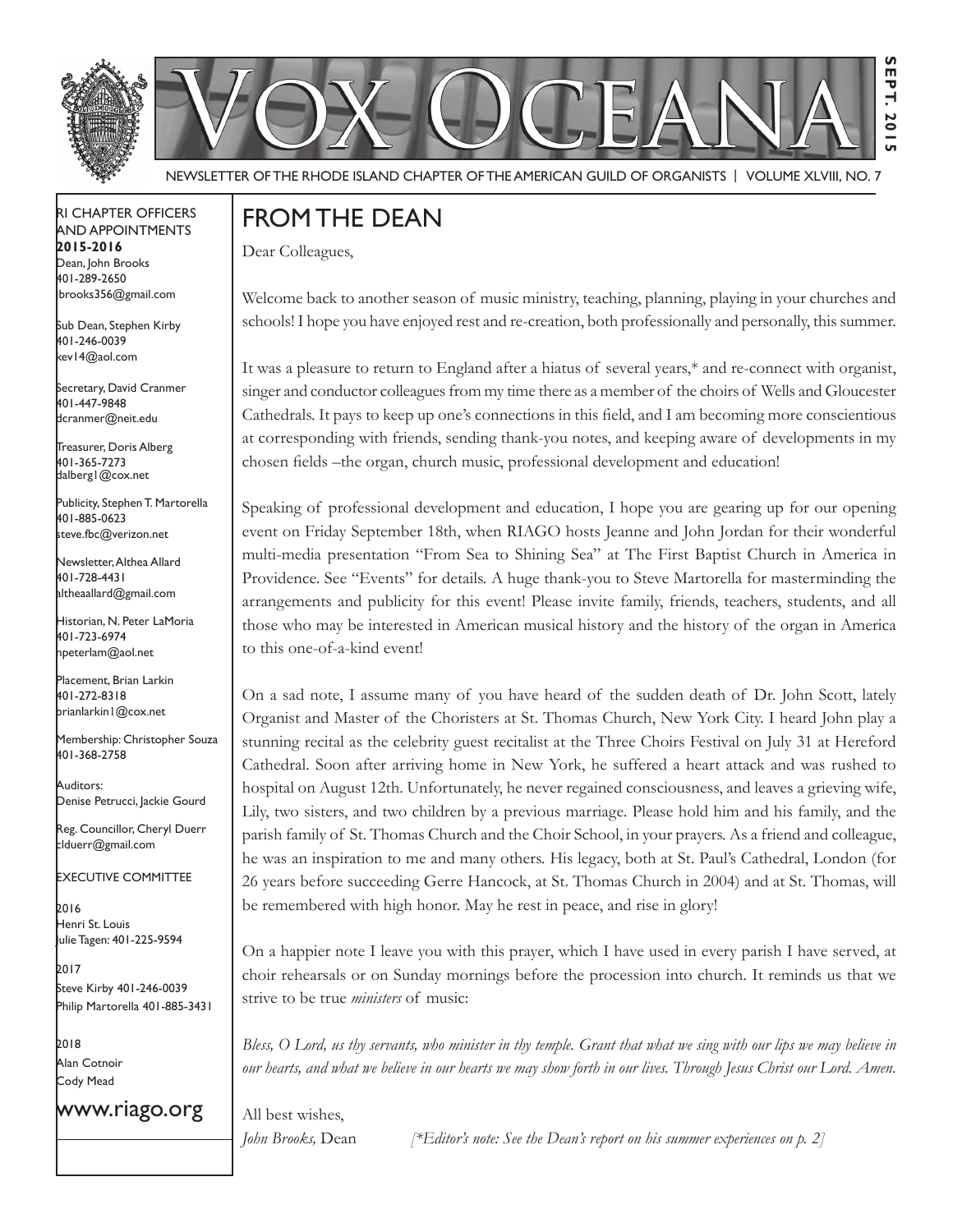# RIAGO Schedule of Events

**Friday, September 18 at 7:30PM:** *From Sea to Shining Sea*  features a program of some of the most-beloved American concert organ works and a narration that encompasses how American history interacted with the development of the organ, with stunning visuals of American history events, and a live video feed so every audience member can see how the instrument is played with the amazing coordination of feet, hands, and body to produce music filled with color and imagination. This event will be free to the public, young and old alike. For more information about this program, sound samples and photography, visit the website at: https:// fromseatoshiningsea.net. This event is sponsored by RIAGO. First Baptist Church in America, 75 North Main Street, Providence. Free.

**Sunday, October 18 at 4:00 pm**: First Presbyterian Church of Newport presents a FREE concert with internationally acclaimed organist Maestro Hector Olivera on the 3 Manual/38 Rank Casavant-Freres pipe organ, successfully blended with 60 ranks of digital voicing. Reception follows. FPC is located at the corner of Broadway and Everett Streets.

**Saturday, October 31 at 11:59pm: Mark Steinbach,** Sayles Hall, Brown University. Free admission. Come in costume!

# New London Event

**November 8 at 3:00pm**: Recital by **Stephen Hamilton** at St James Episcopal Church, 76 Federal St., New London CT. Reception follows. New music for sale from Lois Fyfe in Nashville TN. 5:00pm dinner (self-pay) at Tony D's, near St James. 7:00 Workshop presenting new music for church organists led by Stephen Hamilton. Questions: Elizabeth Limkemann: 860 536-2136; elim44@99main.com

## From Sea to Shining Sea

The Rhode Island Chapter of The American Guild of Organists in conjunction with The First Baptist Church in America Presents multi-media artist David Jordan and concert organist Dr. Jeannine Jordan who share the fascinating story of how the organ developed in America -- from its roots in Europe to becoming the premiere social instrument in America. *From Sea to Shining Sea* features a program of some of the most-beloved American concert organ works and a narration that encompasses how American history interacted with the development of the organ. (*See Events*)

# *What I Did on My Summer Vacation*

I had a wonderful month's visit to England, which included attending two of the country's well known choir festivals, visiting friends and making new ones, and visiting historic churches and other sites in the Cotswolds and the Welsh Border country. I attended the Southern Cathedrals Festival at Salisbury Cathedral (the choirs of that cathedral plus Winchester and Chichester in four days of concerts, services, and other related musical events, a thrilling recital by the great Naji Hakim, and a moving closing concert, Michael Tippet's thought-provoking oratorio A Child of Our Time), and the world-famous Three Choirs Festival (celebrating its 300th anniversary this year) at Hereford Cathedral. The cathedral choirs and choral societies of Hereford, Worcester and Gloucester join each summer for a week of splendid concerts, "fringe" events, recitals, workshops, lectures, and more informal musical events. The Philharmonia Orchestra was in residence the entire week, and 1800 music lovers crowded into Hereford Cathedral to enjoy one blockbuster choral/orchestral work after another, including Elgar's classic The Dream of Gerontius on the opening night, the Beethoven Missa Solemnis, Bach's St. Matthew Passion (sung by the combined cathedral choirs with internationally-known soloists, and accompanied by the Orchestra of the Age of Enlightenment), and the Verdi Requiem! Some world premieres (including Bob Chilcott's Magnificat and Nunc Dimittis, sung by the combined cathedral choirs and broadcast live at the midweek Evensong), and two stunning song recitals by the eminent singers, baritone Roderick Williams and mezzo Sarah Walker (who also sang the role of The Angel in the Gerontius, most beautifully) were only a few of the week's highlights. The newly-formed Three Choirs Youth Choir made its second festival appearance in a concert of the Bob Chilcott Requiem (a new work, rather bland I thought, but crowd-pleasing nonetheless!) and Bernstein's Chichester Psalms in the pared-down organ-and-percussion arrangement. Quite a summer to remember!

 *John Brooks, Dean*

On our "trip of a lifetime" on Viking's *France's Finest*, my husband and I enjoyed a serendipitous experience of returning to Notre Dame de Paris at 6:00pm to finish a tour started earlier in the day. We found ourselves entering during a special vespers to celebrate the dedication of the church. We heard the largest organ in France, joining in with the French hymns thanks to a program with the words . We stayed for Mass, had a quick omelet across the street, and returned for a recital of 20th century French composers. Heavenly! *Althea Allard*